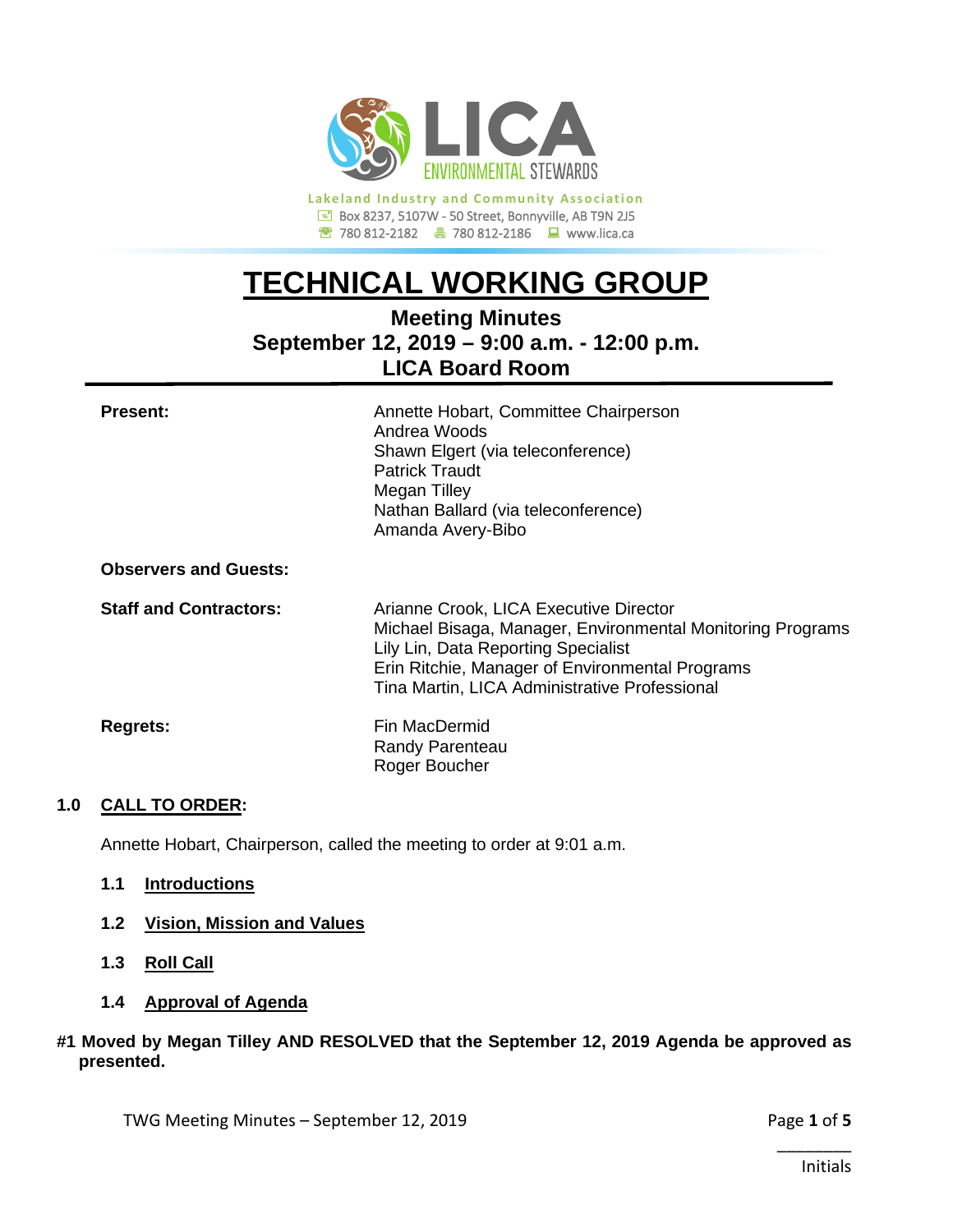# **1.5 Approval of Minutes**

# **1.5.1 June 11, 2019**

#### **#2 Moved by Andrea Woods AND RESOLVED that the June 11, 2019 Minutes be approved as presented.**

#### **2.0 ONGOING BUSINESS**

#### **2.1 Watershed Update**

#### **2.1.1 WRRP 2019-21 Grant**

Erin reminded the Technical Working Group that we received a letter from AEP in March confirming that we were successful in obtaining the WRRP grant. To date we have not received a grant agreement or grant funds. Once received, this grant will go towards riparian fencing, off site watering, riparian planting, aerial data, and pond levelers. The riparian plants that we put a deposit on last year, are able to be frozen until we receive our new grant funding.

Erin has begun preparing the 2020-2022 grant application, which we anticipate will be due at the end of October.

#### **2.1.2 WPAC 2019-20 Operational Grant**

Arianne reminded the Technical Working Group that we received a \$100,000 installment on the WPAC grant which has been funding operations to date. Erin informed the TWG that we still have not heard how much further funding we may receive. Depending on the outcome of the grant application, we may need to seek alternate funding for the Moose Lake Phosphorus Budget project.

#### **2.1.3 ALMS 2019 Testing**

September is the last month for completion of the ALMS lake testing before analysis and reporting begin. To date, all but one lake has had all four rounds of sampling completed.

Next week, on September 18<sup>th</sup> and 19<sup>th,</sup> is the ALMS annual conference at Lake Chestermere. We still have one spot available if any committee member is interested in attending.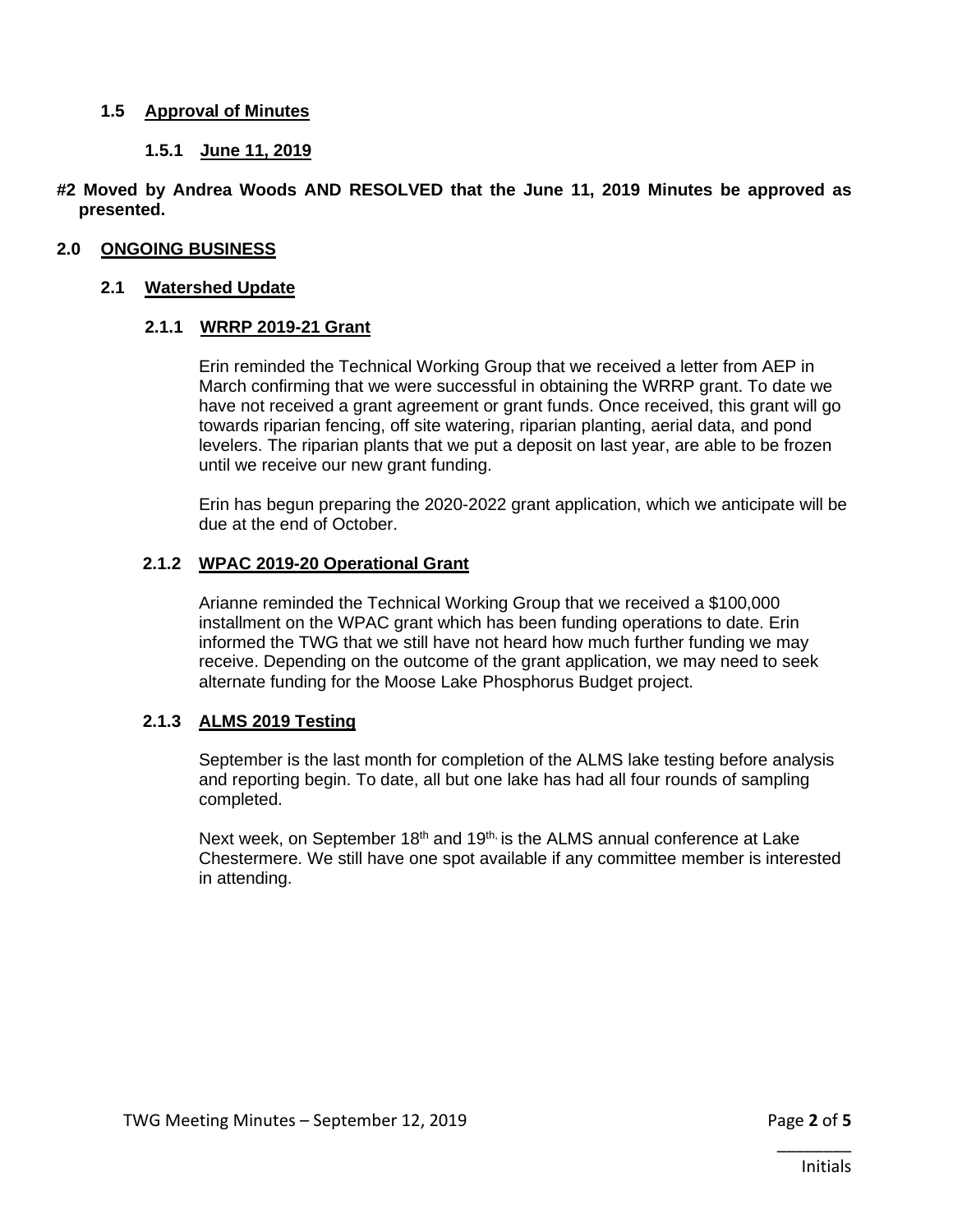## **2.2 Monitoring Operations Update**

#### **2.2.1 2019-2010 OSM Work Plans**

#### **2.2.1.1 Project Revisions**

Erin notified the Committee that the Surface Water Quality Sampling Work Plan will not get funding in time to complete our creek testing this year. The integration has caused some confusion as to who receives the funds from the approved work plans and there have been further complications with changes in project leads. However, there is no current action required by LICA at this time.

Mike notified the Committee that the Integrated Deposition Monitoring Work Plan, which included the passive monitoring network and the soil deposition testing, have been approved.

# **2.2.1.2 Active Monitoring Network**

The PAMS is located east of Bonnyville; monitoring data indicate that the Town of Bonnyville sewage lagoons are a source of  $H_2S$ . Exceedances of the Ambient Air Quality Objective for H<sub>2</sub>S typically correlate with warmer weather and the associated increased rate of organic matter decay and the calm nighttime meteorological conditions that hinder the dispersion of pollutants.

The recently installed security cameras at the PAMS unit have provided visual confirmation that certain pollutant spikes in the morning can be attributed to the start-up of near-by diesel equipment before heading off site.

The first OSM-wide Standard Operating Procedure has been completed for  $SO<sub>2</sub>$  and is ready for implementation.

Since shifting to in-house preparation of monthly reports, reports have been completed and submitted to AEP on-time.

# **2.2.1.3 Passive Monitoring Network**

Data for the quarterly passive monitoring are not yet available for May to August.

# **2.2.1.4 Ambient Air Quality Surveillance Beaver River Valley**

Meteorological monitoring along the Beaver River Valley is ongoing. One of the meteorological stations has ceased communications with the LICA server; staff will visit the station to re-establish a connection.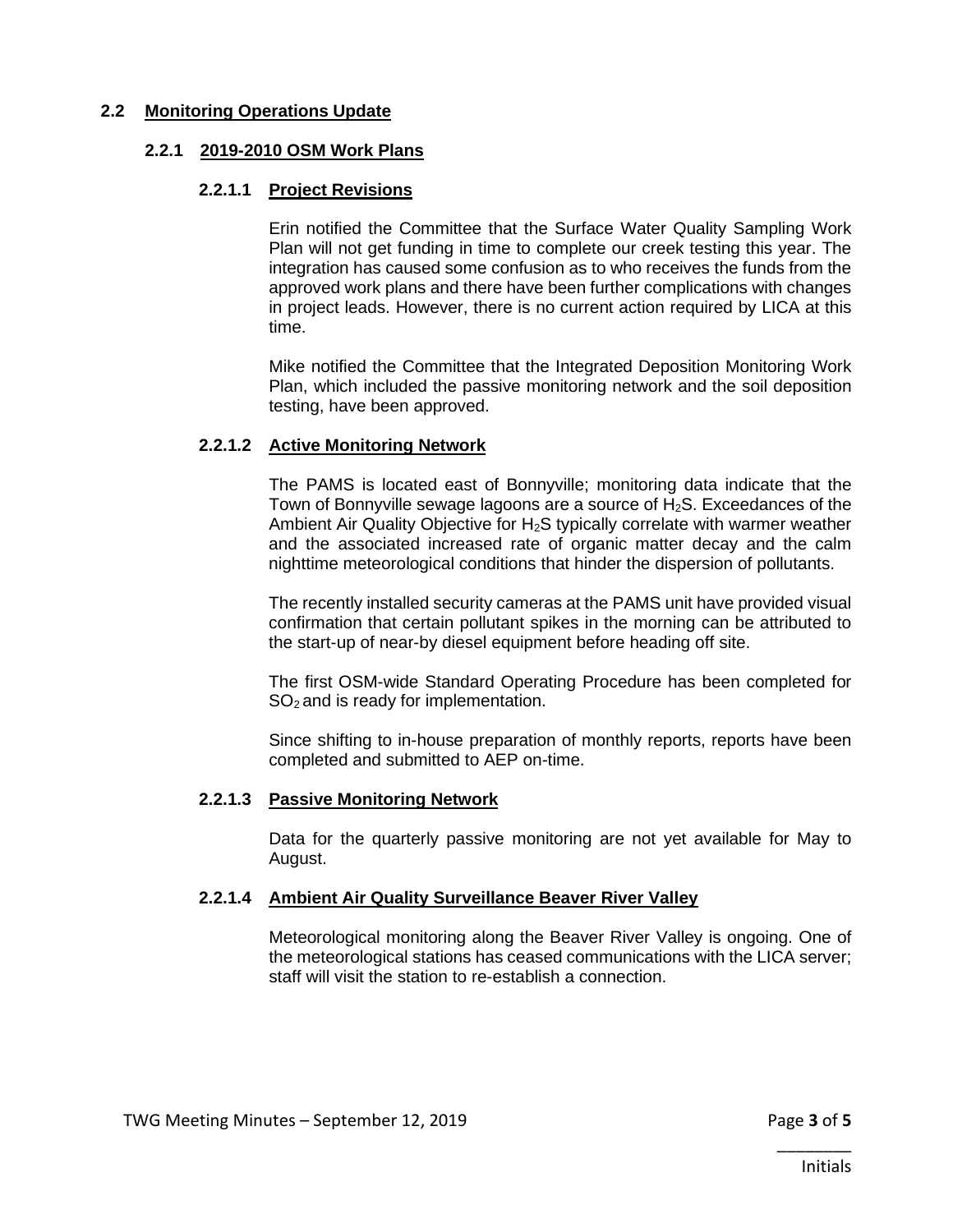# **2.2.1.5 Soil Acidification Monitoring Program**

The soil deposition program has been approved along with all other components of the Integrated Deposition work plan; this means that funding will be provided to cover analysis of last year's samples, and this year's sample collection and analysis. It is likely that a contract and associated funding will not be received in time to complete collection of the soil samples this fall. Interim funding may be needed so that the soil samples can be collected on time.

The TWG recommends that an interim funding proposal be drafted and presented to the board for consideration.

#### **2.3 Integrated Watershed Management Plan**

#### **2.3.1 IWMP Overview**

Erin presented the Project Plan for the Integrated Watershed Management Plan. The TWG recommended that Erin keep the Engagement and Communication Strategies ongoing throughout the entire 3-year plan. This will ensure that all stakeholders and participants, including Indigenous communities, within the Beaver River Watershed, remain engaged and informed throughout the process.

#### **2.3.2 Public Engagement – Online Survey**

Erin gathered input on the IWMP survey questions from the committee. The survey will be distributed to residents who live in the Beaver River Watershed to identify key issues and areas of concern related to the watershed. The information gathered through the survey will serve as the foundation of the IWMP.

# **3.0 ACTION LIST**

# **3.1 Follow-up on Action List**

# **3.1.1 June 11, 2019 TWG Meeting**

The Technical Working Group reviewed the action list from the June 11<sup>th</sup> meeting. Progress in being made with Imperial Oil to complete the Site Access Agreement required to move the Maskwa station to the new site. The PAMS II proposal is on hold until the Network Optimization is completed. In the meantime, Mike has been reviewing low-cost, easily-deployed, monitoring alternatives that LICA may explore in the future.